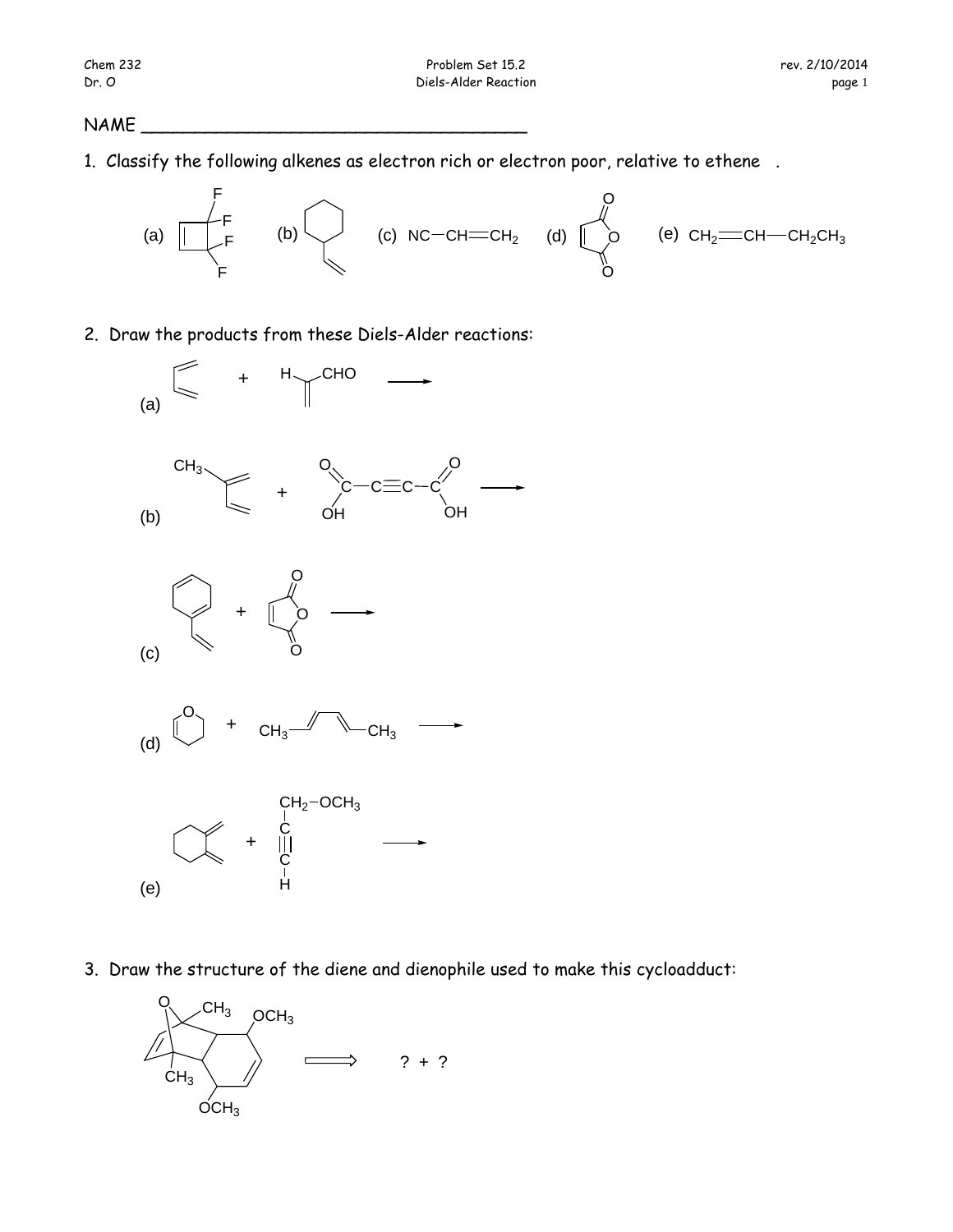4. Draw the Diels-Alder cycloadduct and indicate stereochemistry in your structure.



5. Draw both product isomers and indicate which is the endo and which is the exo cycloadduct.



6. Indicate which is the endo and which is the exo cycloadduct.

O



6. Explain why this Diels-Alder reaction will not work: